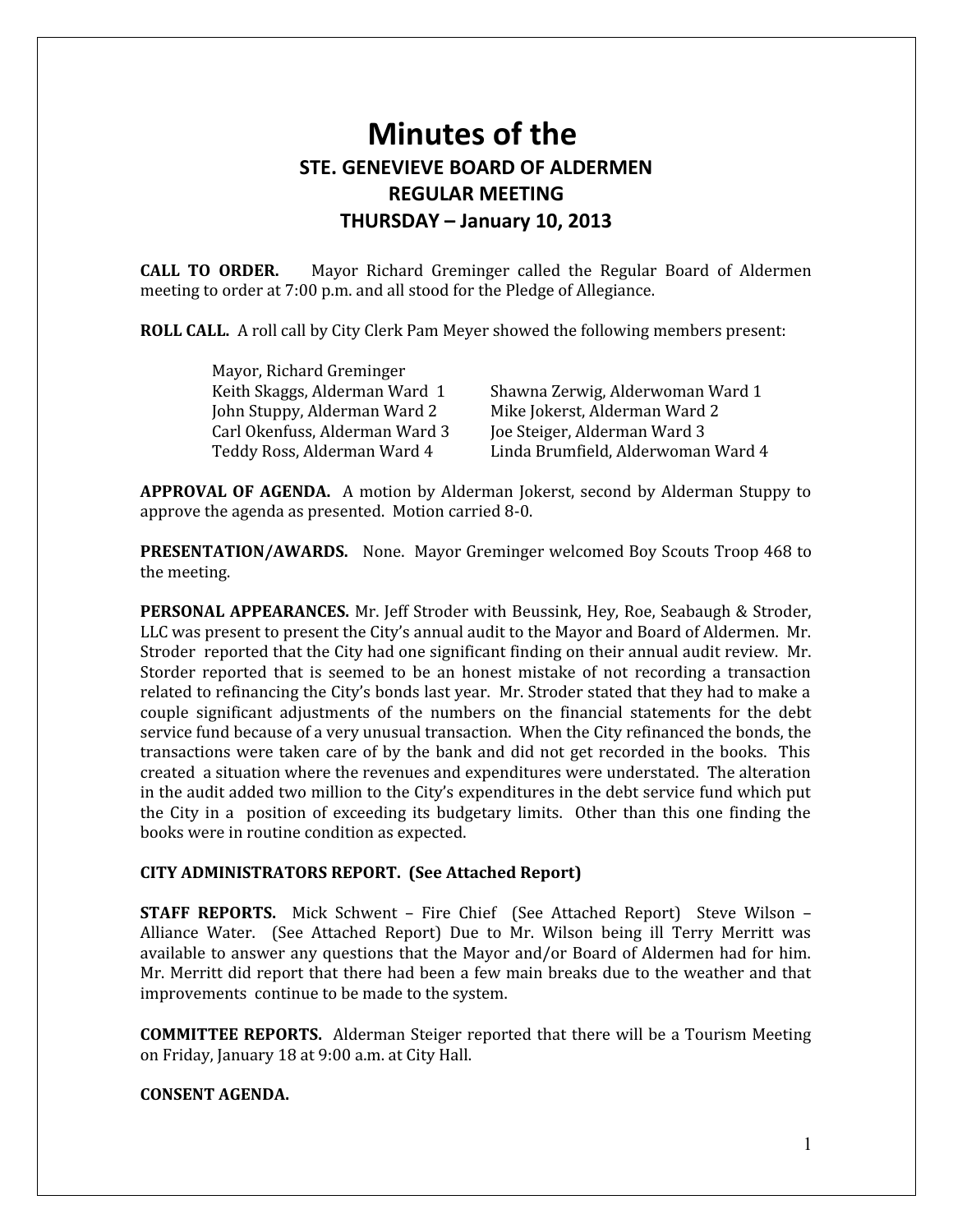#### **Minutes - Board of Aldermen - Regular Meeting – December 13, 2012.**

A motion by Alderman Okenfuss, second by Alderman Stuppy to approve the Minutes of the Regular Board of Aldermen meeting on December 13, 2013. Motion carried 8-0.

**Minutes – Board of Aldermen – Regular Meeting – December 27, 2012.** A motion by Alderman Steiger, second by Alderman Skaggs to approve the minutes of the regular meeting from December 27, 2012. Motion carried 8-0.

**FINANCIAL STATEMENT – NOVEMBER, 2012.** A motion by Alderman Okenfuss, second by Alderman Skaggs to approve the financial statement for November 2012. Motion carried 8-0.

**RESOLUTION NO. 2013 – 09. A RESOLUTION OF THE CITY OF STE. GENEVIEVE, MISSOURI AUTHORIZING THE CITY ADMINISTRATOR TO EXECUTE AN AGREEMENT TO EXTEND THE DATE OF THE NOTICE TO PROCEED FOR THE SAFE ROUTES TO SCHOOL PROJECT WITH C E CONTRACTING, INC.** A motion by Alderman Steiger, second by Alderman Stuppy to approve Resolution 2013-09. Motion carried 8-0.

**PUBLIC HEARING – The Mayor and Board of Aldermen of the City of Ste. Genevieve will hold a public hearing to consider a request for a special use permit to operate a home occupation from the residence at 25 N. Fourth Street, located in an R-2 General Residential district. The nature of the home occupation is an art studio and gallery.** Mayor Greminger opened the public hearing at 7:25 p.m. There being no public comment the public hearing was closed at 7:26 p.m. A motion by Alderwoman Zerwig, second by Alderman Skaggs to approve the Special Use Permit request. Motion carried 8-0.

**OLD BUSINESS.** None

#### **NEW BUSINESS**

**BILL NO. 3902. AN ORDINANCE CALLING AND PROVIDING FOR THE HOLDING OF AN ELECTION WITHIN AND FOR THE CITY OF STE GENEVIEVE, STE. GENEVIEVE COUNTY, MISSOURI, TO BE HELD ON TUESDAY, THE 2ND DAY OF APRIL, 2013, FOR THE PURPOSE OF SUBMITTING TO THE QUALIFIED VOTERS OF THE CITY OF STE. GENEVIEVE, MISSOURI, ON THE QUESTION OF INCREASING THE TAX RATE OF THE CITY OF STE GENEVIEVE, MISSOURI IN COMPLIANCE WITH STATE LAW PRESCRIBING THE FORM OF BALLOT TO BE USED, SETTING OUT THE FORM OF NOTICE OF SAID ELECTION AND DIRECTING ITS PUBLICATION. 1st READING.** A motion by Alderman Steiger, second by Alderman Okenfuss, discussion occurred at this time. At this time a motion by Alderwoman Zerwig, second by Alderwoman Brumfield to amend the ordinance to include the rate of .134 cent increase in tax levy on one hundred dollar valuation. Motion carried 7-1 with Alderman Stuppy casting the no vote. A motion by Alderman Okenfuss, second by Alderwoman Zerwig, Amended Bill No. 3902, was placed on its first reading, read by title only, considered and passed with a 7-1 vote of the Board of Aldermen.

**PUBLIC COMMENTS** – Larry Marler spoke against the proposal because he feels like it places to much of a burden on the older, retired members of the community. Bill Fisher spoke to the Mayor and Board stating that both City and County residents are already paying too much in taxes and asked if possibly cutting back in other departments to come up with the money instead of putting the burden on the tax payers. Fire Chief Mick